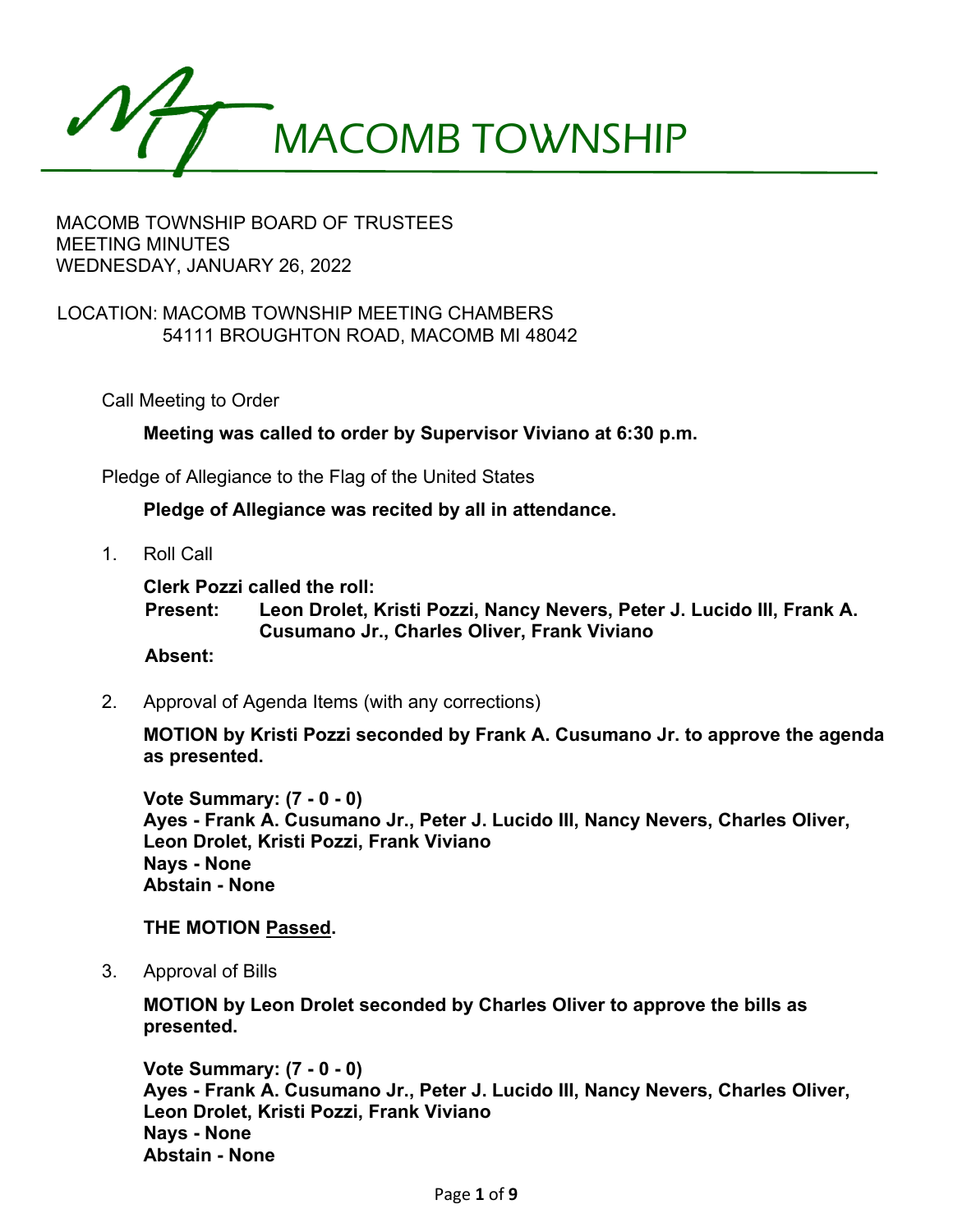# **THE MOTION Passed.**

4. Approval of Previous Meeting Minutes from January 12, 2022

**MOTION by Kristi Pozzi seconded by Peter J. Lucido III to approve meeting minutes from January 26, 2022 as presented.** 

**Vote Summary: (7 - 0 - 0) Ayes - Frank A. Cusumano Jr., Peter J. Lucido III, Nancy Nevers, Charles Oliver, Leon Drolet, Kristi Pozzi, Frank Viviano Nays - None Abstain - None** 

# **THE MOTION Passed.**

## **PUBLIC COMMENTS, AGENDA ITEMS ONLY - (3 MINUTE TIME LIMIT)**

There were no public comments.

#### **CONSENT AGENDA ITEMS:**

**MOTION by Leon Drolet seconded by Frank A. Cusumano Jr. to approve the Consent Agenda items as presented.** 

**Vote Summary: (7 - 0 - 0) Ayes - Frank A. Cusumano Jr., Peter J. Lucido III, Nancy Nevers, Charles Oliver, Leon Drolet, Kristi Pozzi, Frank Viviano Nays - None Abstain - None** 

#### **THE MOTION Passed.**

- 5. Water and Sewer Department
	- a. Request to Approve the Easement Encroachment Agreement; Lot 114 Huntington Woods Subdivision No. 4. Parcel No. 20-08-08-154-001
	- b. Request to Approve the Easement Encroachment Agreement; Lot 14, Riverpark Estates. Parcel No. 20-08-33-103-010
	- c. Request Approval to Attend Conference; BWSM Training; Cross Connections Basics Class (0.6 CEC's) 10-employees (\$1,650.00)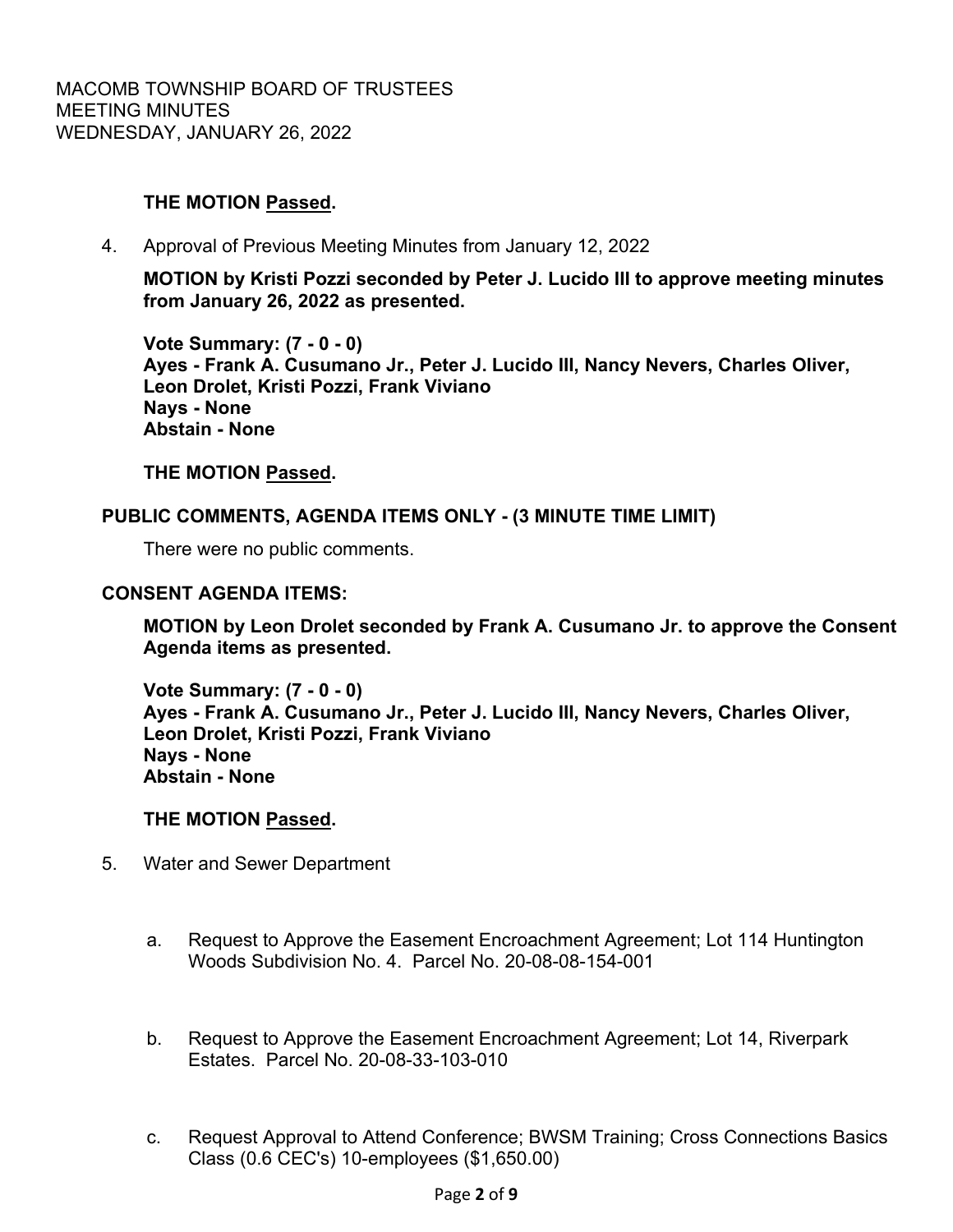- d. Request to Approve the Easement Encroachment Agreement; Lot 52, Country Club Village of the North, Parcel No. 20-08-05-132-011
- e. Request to Approve the Contractors Certificate for Payment No. 3; Macomb Township 23 Mile Road Water Main Replacement Phase 2, DiPonio Contracting, Inc., Project No. 181263 (\$470,544.30)
- f. Request Approval to Attend Conference; Operations Day/Joint Expo. (0.6 CEC's) 6 employees (\$750.00)
- 6. Engineering Department
	- a. Request to Approve Easement Agreement: 2022 Pathway Gap Closure Program (Parcel No. 08-18-300-035)
- 7. Human Resources Department
	- a. Request for Medical Leave of Absence Employee # 1090
	- b. Request for Medical Leave of Absence Employee # 1024
	- c. Request for Medical Leave of Absence Employee # 1032
	- d. Request for Medical Leave of Absence Employee # 1390
	- e. Request for Medical Leave of Absence Employee # 1030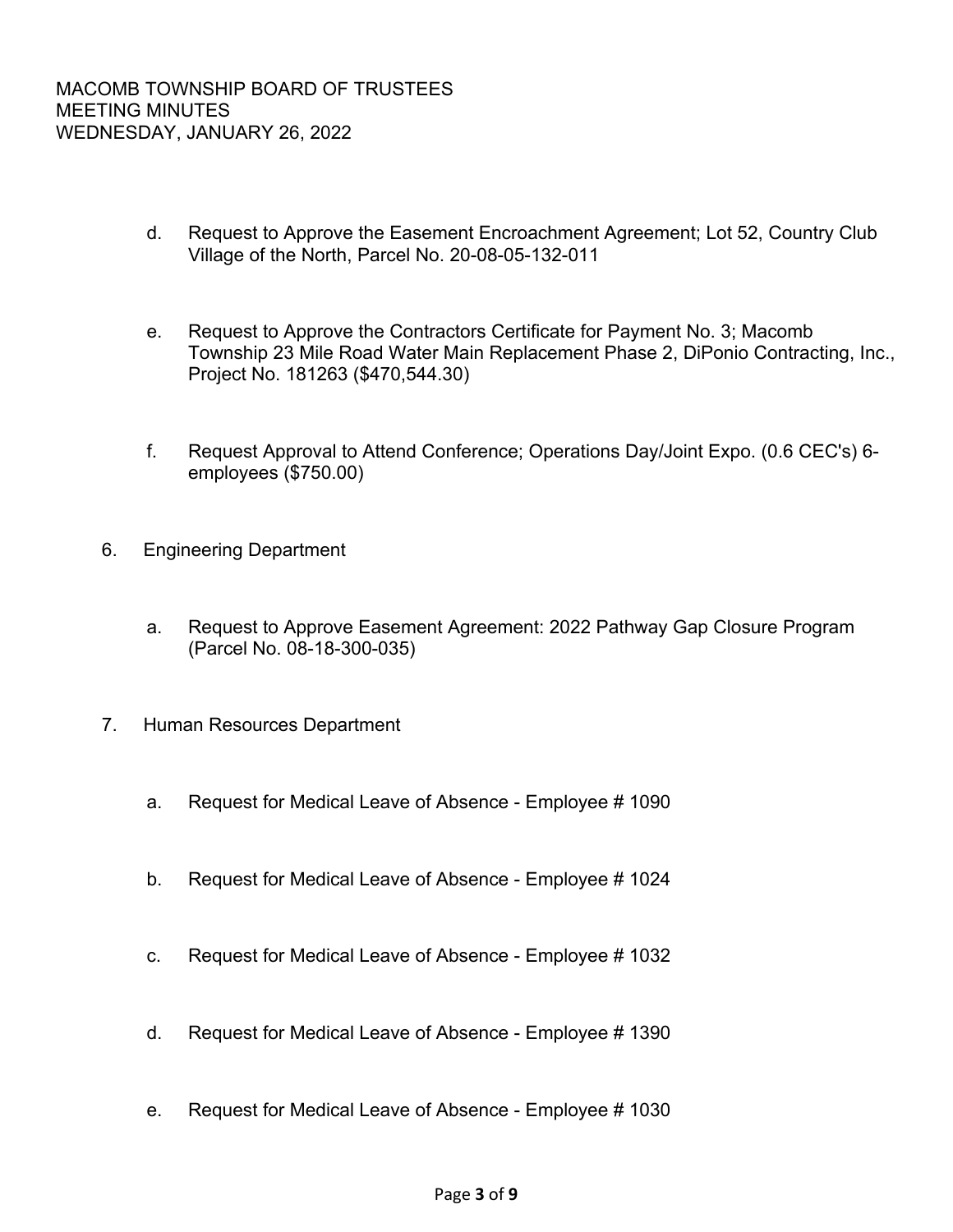## **NEW BUSINESS:**

### **WATER AND SEWER DEPARTMENT:**

8. Request to Adopt the Annual Michigan Department of Transportation Performance Resolution for Government Agencies, for Renewal of the Annual Construction Permit for Operations within the State Highway Right-of-Way

**MOTION by Leon Drolet seconded by Kristi Pozzi to Adopt the Annual Michigan Department of Transportation Performance Resolution for Government Agencies, for Renewal of the Annual Construction Permit for Operations within the State Highway Right-of-Way. There are no fees associated with this annual resolution/construction permit.** 

**Vote Summary: (7 - 0 - 0) Ayes - Frank A. Cusumano Jr., Peter J. Lucido III, Nancy Nevers, Charles Oliver, Leon Drolet, Kristi Pozzi, Frank Viviano Nays - None Abstain - None** 

### **THE MOTION Passed.**

 9. Request to Approve the Contract Modification No. 1; Sanitary Sewer Rehabilitation by FCIPP Lining . Project No. 0249-0216 (\$404,799.00)

**MOTION by Leon Drolet seconded by Charles Oliver to Approve the Contract Modification No. 1; Sanitary Sewer Rehabilitation by FCIPP Lining. Project No. 0249- 0216 (\$404,799.00).** 

**Vote Summary: (7 - 0 - 0) Ayes - Frank A. Cusumano Jr., Peter J. Lucido III, Nancy Nevers, Charles Oliver, Leon Drolet, Kristi Pozzi, Frank Viviano Nays - None Abstain - None** 

#### **THE MOTION Passed.**

10. Request to Approve the Bid Award for the Utility Bill Printing and Mailing (RFP #21-032)

**MOTION by Charles Oliver seconded by Kristi Pozzi to Approve the Bid Award for OneSource, for the Utility Bill Printing and Mailing Services for an estimated (1-year) cost of \$16,200.00, with an optional 3-year extension as quoted. (RFP #21-032).** 

**Vote Summary: (3 - 4 - 0)**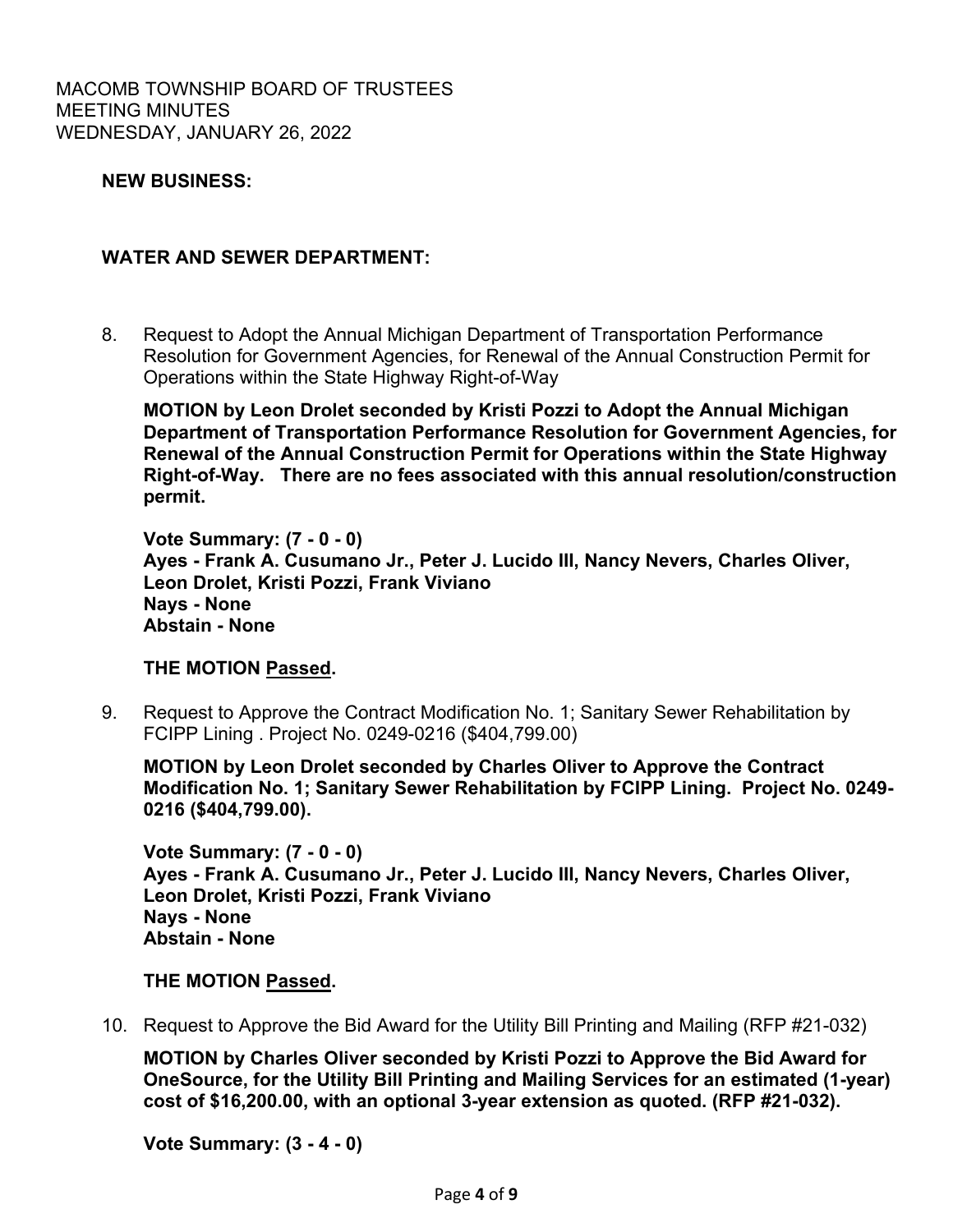> **Ayes - Nancy Nevers, Charles Oliver, Frank Viviano Nays - Frank A. Cusumano Jr., Peter J. Lucido III, Leon Drolet, Kristi Pozzi, Abstain - None**

**THE MOTION Failed.** 

**MOTION by Leon Drolet seconded by Frank A. Cusumano Jr. to Approve the Bid Award for Peregrine Services, for the Utility Bill Printing and Mailing Services, as quoted. (RFP #21-032).** 

**Vote Summary: (7 - 0 - 0) Ayes - Frank A. Cusumano Jr., Peter J. Lucido III, Nancy Nevers, Charles Oliver, Leon Drolet, Kristi Pozzi, Frank Viviano Nays - None Abstain - None** 

**THE MOTION Passed.**

**ENGINEERING DEPARTMENT:**

 11. Request to Participate in the 26 Mile Road and Hayes Road Intersection Improvements (Estimated: \$101,875)

**MOTION by Leon Drolet seconded by Charles Oliver to Participate in Cost Sharing for 26 Mile Road and Hayes Road Intersection Improvements with MCDR and Neighboring Municipalities (Estimated: \$101,875).** 

**Vote Summary: (7 - 0 - 0) Ayes - Frank A. Cusumano Jr., Peter J. Lucido III, Nancy Nevers, Charles Oliver, Leon Drolet, Kristi Pozzi, Frank Viviano Nays - None Abstain - None** 

#### **THE MOTION Passed.**

 12. Request to Schedule Public Hearing for Street Lighting SAD Resolution for Monarch Estates Site Condominiums - Phase 3 for February 23, 2022

**MOTION by Leon Drolet seconded by Charles Oliver to Schedule Public Hearing for Street Lighting SAD Resolution for Monarch Estates Site Condominiums - Phase 3 for February 23, 2022.** 

**Vote Summary: (7 - 0 - 0) Ayes - Frank A. Cusumano Jr., Peter J. Lucido III, Nancy Nevers, Charles Oliver, Leon Drolet, Kristi Pozzi, Frank Viviano**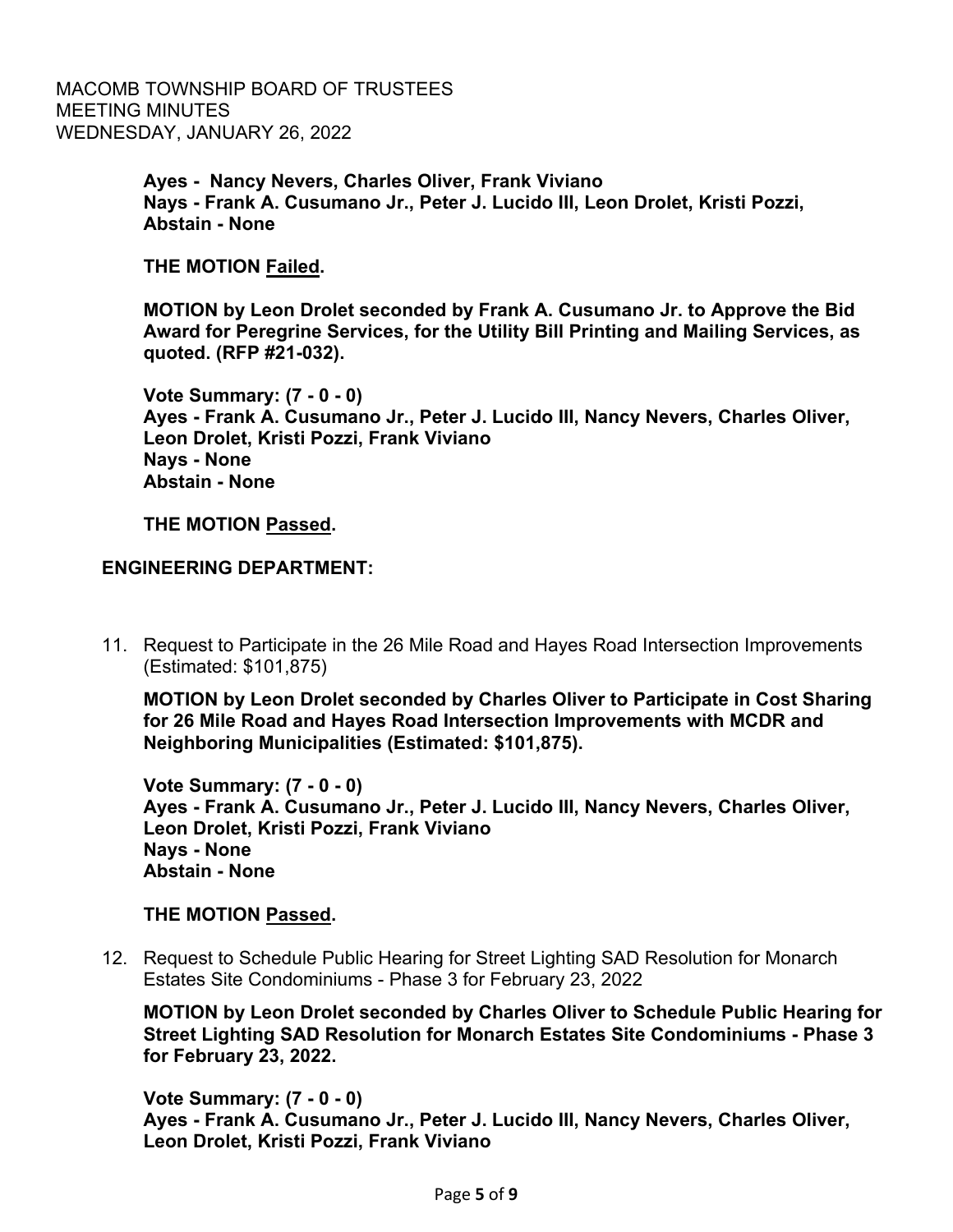> **Nays - None Abstain - None**

**THE MOTION Passed.**

**HUMAN RESOURCES DEPARTMENT:**

13. Authorization to extend offer of employment - Parks & Recreation

**MOTION by Kristi Pozzi seconded by Charles Oliver to Approve Lacey Ward for the position of Recreation Program Leader contingent upon successful completion of all post offer requirements. The effective date of hire will be on or after February 14, 2022.** 

**Vote Summary: (7 - 0 - 0) Ayes - Frank A. Cusumano Jr., Peter J. Lucido III, Nancy Nevers, Charles Oliver, Leon Drolet, Kristi Pozzi, Frank Viviano Nays - None Abstain - None** 

# **THE MOTION Passed.**

 14. Request to initiate the Recruitment Process for Lead Maintenance Worker - Parks & Recreation

**MOTION by Leon Drolet seconded by Nancy Nevers to Approve the request to initiate the recruitment process for the position of Lead Maintenance Worker.** 

**Vote Summary: (7 - 0 - 0) Ayes - Frank A. Cusumano Jr., Peter J. Lucido III, Nancy Nevers, Charles Oliver, Leon Drolet, Kristi Pozzi, Frank Viviano Nays - None Abstain - None** 

#### **THE MOTION Passed.**

15. Request to initiate the recruitment process for the position of Election Supervisor

**MOTION by Charles Oliver seconded by Leon Drolet to Approve the request to initiate the recruitment process for the position of Election Supervisor.** 

**Vote Summary: (7 - 0 - 0) Ayes - Frank A. Cusumano Jr., Peter J. Lucido III, Nancy Nevers, Charles Oliver, Leon Drolet, Kristi Pozzi, Frank Viviano Nays - None Abstain - None**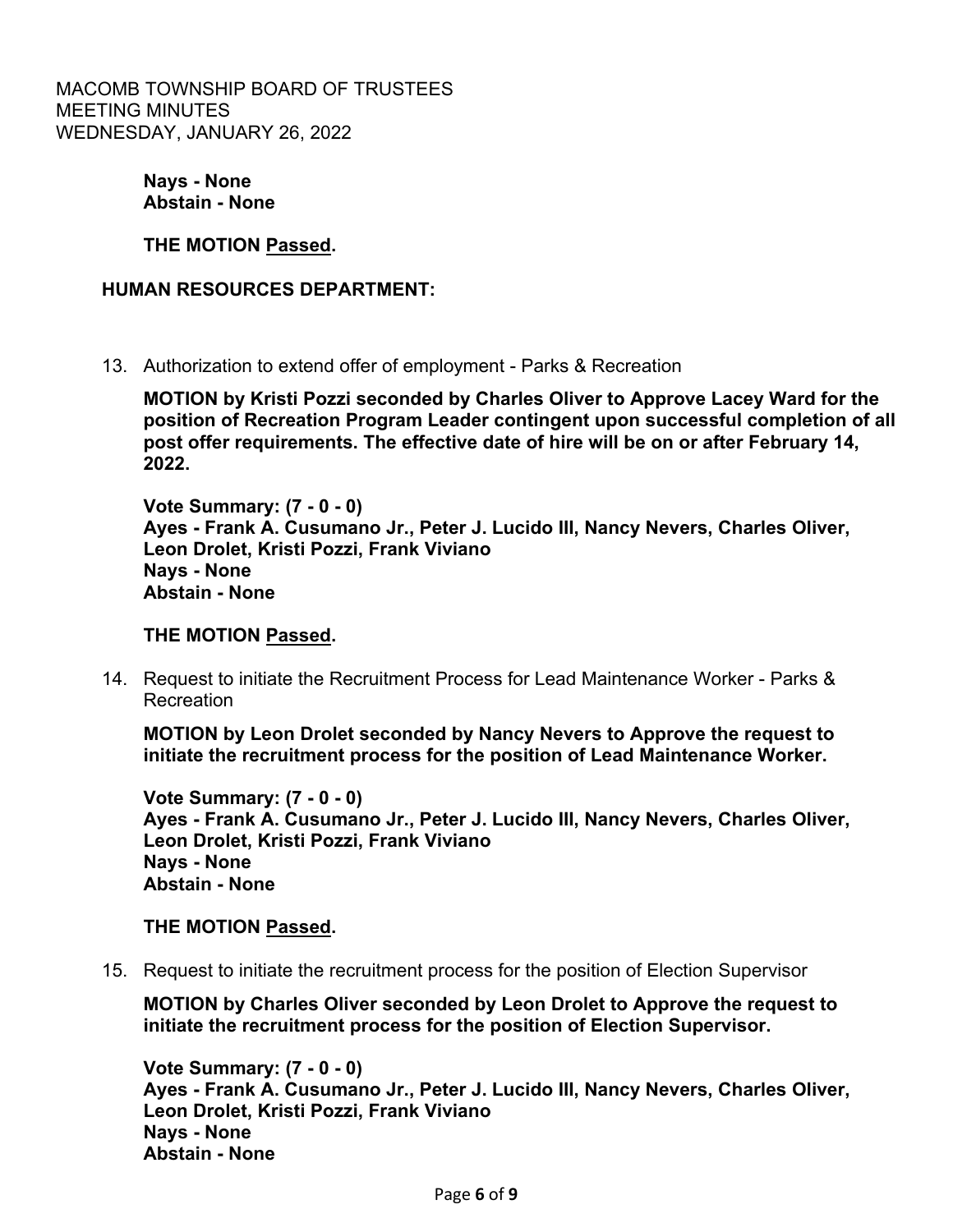# **THE MOTION Passed.**

16. Request to promote EE# 52

**MOTION by Leon Drolet seconded by Kristi Pozzi to Approve the promotion of EE# 52 (Stacy Smith) to the position of Chief Financial Officer.** 

**Vote Summary: (7 - 0 - 0) Ayes - Frank A. Cusumano Jr., Peter J. Lucido III, Nancy Nevers, Charles Oliver, Leon Drolet, Kristi Pozzi, Frank Viviano Nays - None Abstain - None** 

## **THE MOTION Passed.**

17. Request to promote EE# 1479

**MOTION by Leon Drolet seconded by Kristi Pozzi to Approve the promotion of EE# 1479 (James Van Tiflin) to the position of Land Development Director.** 

**Vote Summary: (7 - 0 - 0) Ayes - Frank A. Cusumano Jr., Peter J. Lucido III, Nancy Nevers, Charles Oliver, Leon Drolet, Kristi Pozzi, Frank Viviano Nays - None Abstain - None** 

**THE MOTION Passed.**

# **PLANNING AND ZONING DEPARTMENT:**

18. Request to approve Final Plan for The Park at Town Center; Permanent Parcel #08-09- 301-039; Located north of 24 Mile Road, east of Romeo Plank; Section 9; Macomb Center Estates LLC, Petitioner

**MOTION by Leon Drolet seconded by Charles Oliver to approve the Final Plan for The Park at Town Center; Permanent Parcel #08-09-301-039; Located north of 24 Mile Road, east of Romeo Plank; Section 9** 

**Vote Summary: (7 - 0 - 0) Ayes - Frank A. Cusumano Jr., Peter J. Lucido III, Nancy Nevers, Charles Oliver, Leon Drolet, Kristi Pozzi, Frank Viviano Nays - None Abstain - None** 

**THE MOTION Passed.**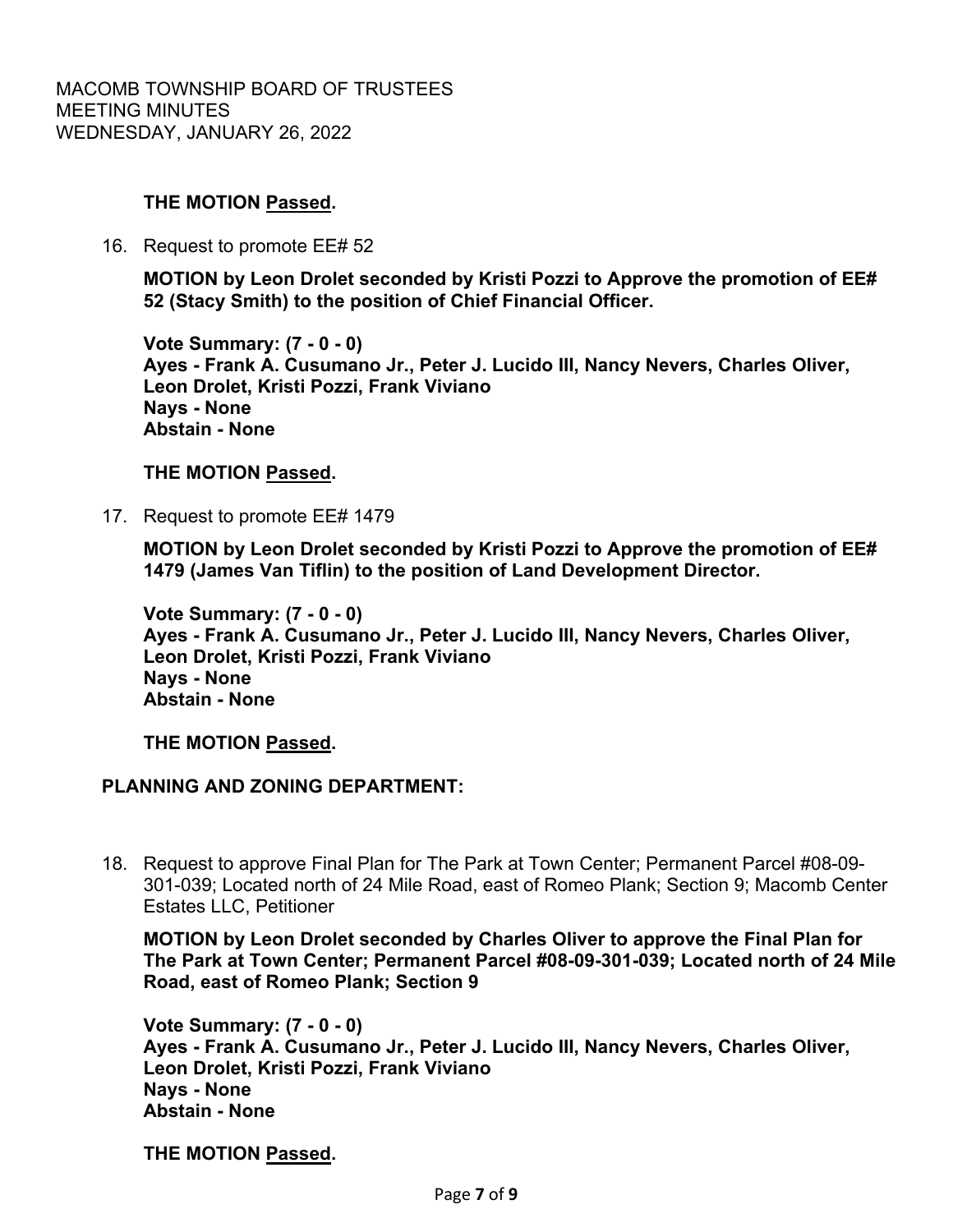# **TREASURER'S OFFICE:**

 19. Request to Authorize Submission of Michigan Department of Transportation Transportation Alternative Program (TAP) Grant Application

**MOTION by Leon Drolet seconded by Kristi Pozzi to adopt resolution authorizing the submission of a Michigan Department of Transportation TAP Grant Application.** 

**Vote Summary: (7 - 0 - 0) Ayes - Frank A. Cusumano Jr., Peter J. Lucido III, Nancy Nevers, Charles Oliver, Leon Drolet, Kristi Pozzi, Frank Viviano Nays - None Abstain - None** 

## **THE MOTION Passed.**

## **PUBLIC COMMENTS, NON-AGENDA ITEMS ONLY - (3 MINUTE TIME LIMIT)**

There were no public comments.

#### **BOARD COMMENTS:**

#### Trustees Comments

Trustees Lucido, Cusumano, Oliver and Nevers congratulated Stacy Smith and Jim Van Tiflin on their promotions. Trustee Cusumano spoke briefly about Recreation Center membership reinstatement fees.

#### Treasurer Comments

Treasurer Drolet congratulated Stacy Smith and Jim Van Tiflin on their promotions and thanked the Water and Sewer Department staff fixing broken water mains in a timely fashion during inhospitable weather.

## Clerk Comments

 Clerk Pozzi likewise congratulated Stacy Smith and Jim Van Tiflin and spoke about the redrawing of precinct boundaries following the census and redistricting process.

### Supervisor Comments

Supervisor Viviano congratulated Stacy Smith and Jim Van Tiflin and referenced a letter sent by a resident who was recently shown exceptional service from fire fighters Jeff Craig, David McGee and Tom Putnam.